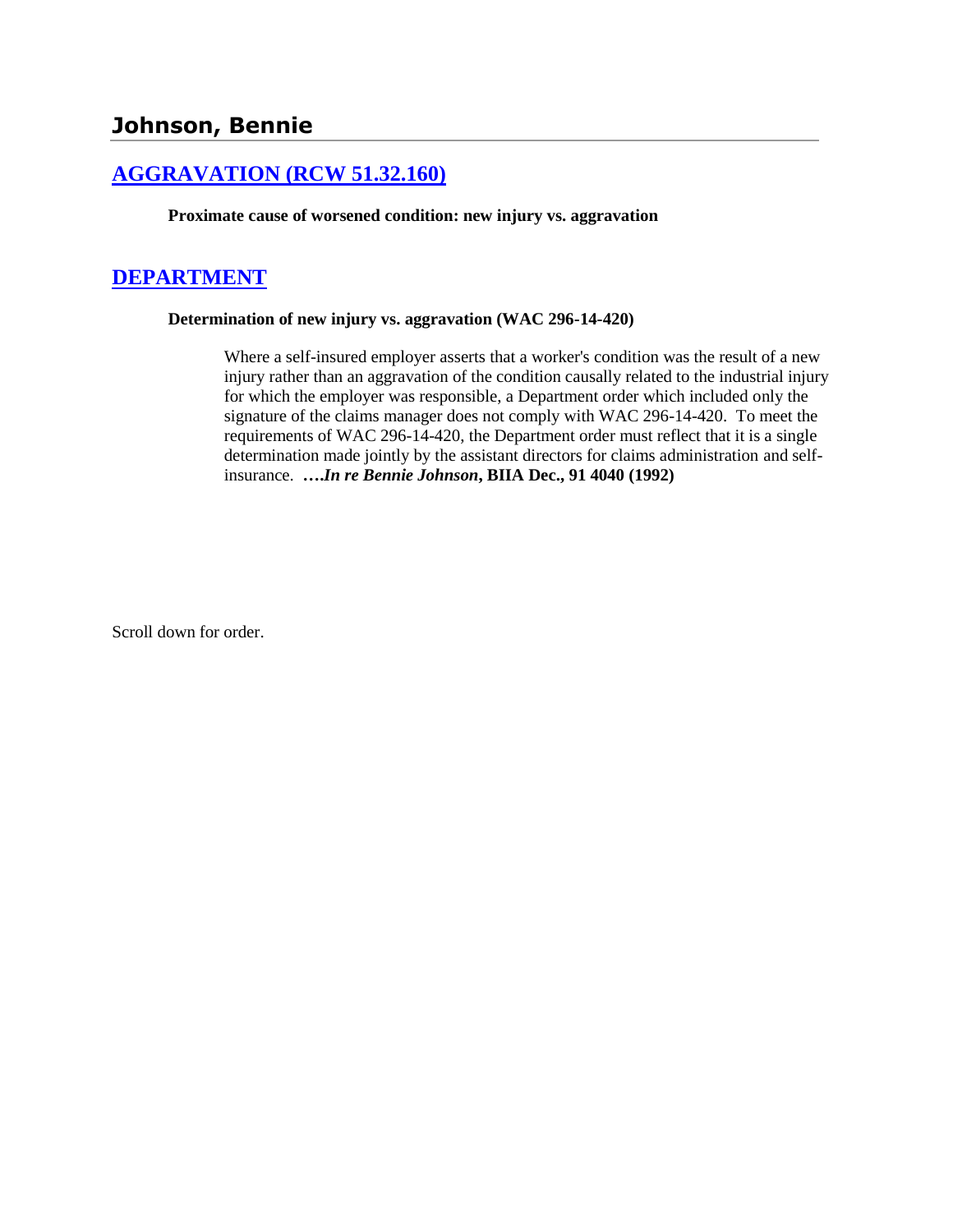#### **BEFORE THE BOARD OF INDUSTRIAL INSURANCE APPEALS STATE OF WASHINGTON**

**IN RE: BENNIE E. JOHNSON ) DOCKET NO. 91 4040 ) CLAIM NO. S-423446 ) DECISION AND ORDER** APPEARANCES: Claimant, Bennie E. Johnson, by Lembhard G. Howell, Attorney at Law Self-Insured Employer, Wright Schuchart, Inc., by Hall & Keehn, per Gary D. Keehn, Attorney at Law, and Linda Bauer, Legal Assistant Department of Labor and Industries, by The Attorney General, per Lynn D. W. Hendrickson, Loretta Vosk, and Douglas D. Walsh, Assistants This is an appeal filed by the self-employer, Wright Schuchart, Inc., on July 29, 1991 from an order of the Department of Labor and Industries dated June 27, 1991 which affirmed the provisions of a prior order dated May 3, 1991 which stated as follows: Claim No. M-611242 was filed for an injury occurring on May 4, 1990. Medical evidence indicates this injury is an aggravation of the injury covered by Claim No. S-423446. Labor and Industries is consolidating these claims. All further correspondence concerning this claim should be under Claim No. S-423446. **REVERSED AND REMANDED**. **PROCEDURAL AND EVIDENTIARY MATTERS** Pursuant to RCW 51.52.104 and RCW 51.52.106, this matter is before the Board for review

and decision on a timely Petition for Review filed by the self-insured employer to a Proposed Decision and Order issued on May 20, 1992 in which the order of the Department dated June 27, 1991 was affirmed.

The Board has reviewed the evidentiary rulings in the record of proceedings and finds that no prejudicial error was committed and said rulings are hereby affirmed. However, the industrial appeals judge designated deposition Exhibit No. 1 from the Bennie Johnson deposition as Exhibit No. 1 for Board record purposes, but failed to admit it. It is hereby admitted as Exhibit No. 1.

Further, a telefacsimile of a four-page document obtained from the Department, constituting an agenda and part of the minutes for a March 14, 1991 JBC meeting, is hereby admitted as Exhibit No.

1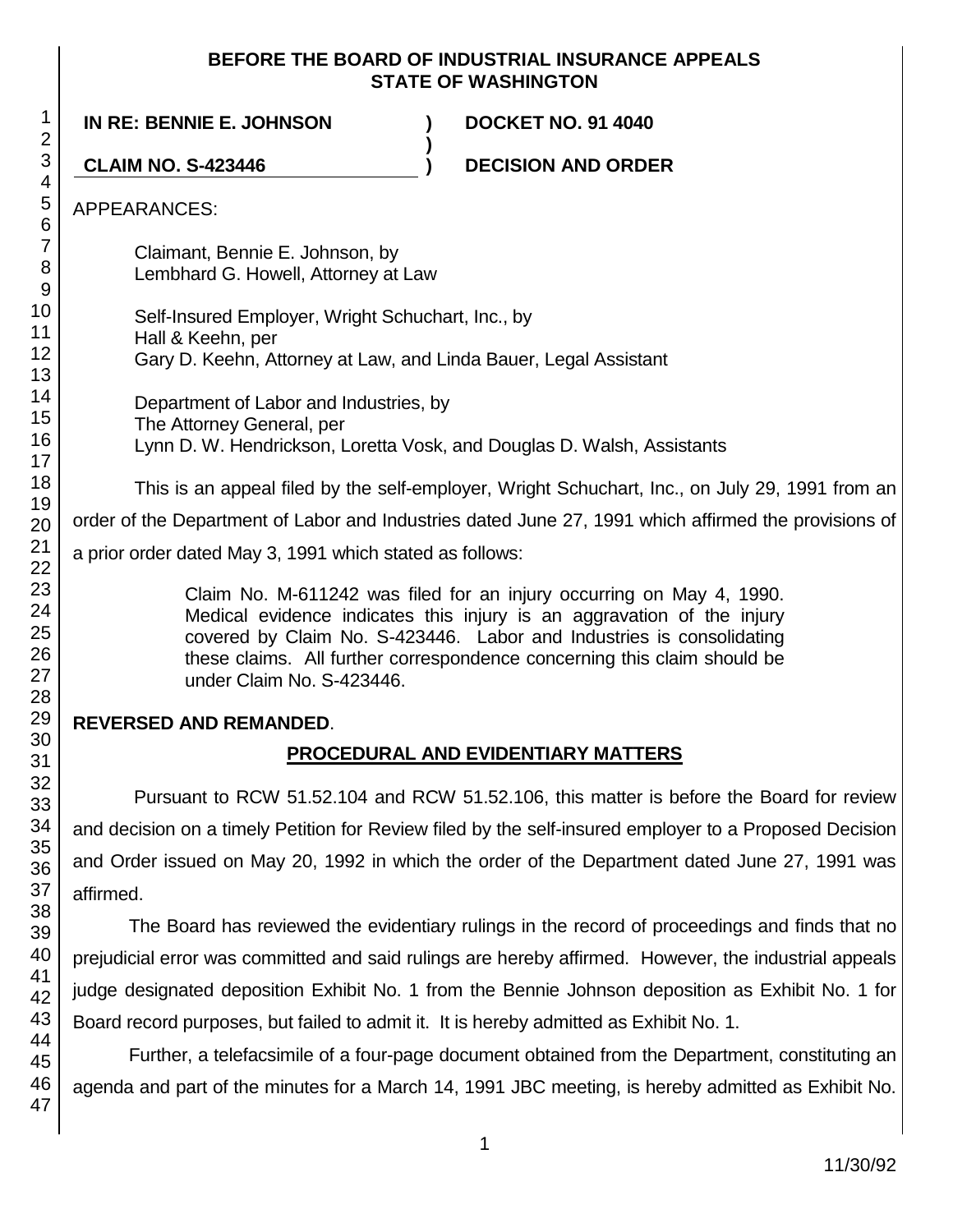2. We are not sure what the acronym "JBC" stands for (Perhaps, Joint Benefits Committee?). However, it is clear that it is an intra-Department committee composed of claims personnel from both the Self-Insurance Section and the State Fund, along with legal advisors from the Attorney General's office, established to resolve claim-responsibility issues as between self-insurers and the State Fund, in implementation of WAC 296-14-420. Exhibit No. 2 clearly indicates that the Department initially recognized that this case is governed by this regulation, which provides as follows:

#### **Payment of Benefits - Aggravation reopening/new injury.**

(1) Whenever an application for benefits is filed that requires a determination of whether benefits shall be paid pursuant to the reopening of an accepted claim or allowed as a claim for a new injury or occupational disease, the department shall make the determination in a single order. Such determination shall be made jointly by the assistant directors for claims administration and self insurance.

(2) Pending entry of the order, benefits shall be paid promptly by the entity responsible as if the claim were determined to be a new injury or occupational disease.

(3) Time-loss compensation shall be paid at the lesser of the two entitlements that may apply to the claim until responsibility has been determined between state fund and self-insured employer, two self-insured employers, or two state fund employers.

(4) If, upon final determination of the responsible insurer, the entity that paid benefits under subsection (2) of this section is determined not to be responsible for payment of benefits, such entity shall be reimbursed by the responsible entity for all amounts paid.

## **DECISION**

The only substantive issue put before us is whether a traumatic incident sustained by the claimant while working for RWK Construction Company on May 14, 1990 (for which Claim No. M-611242 was filed) constituted an aggravation of his condition attributable to a prior injury sustained while working for Wright Schuchart, Inc. on August 14, 1981 (for which Claim No. S-423446 had been filed and accepted), or whether it constituted a new injury which should be allowed as a new claim for benefits. The limited probative evidence in our record on this issue is discussed in the Proposed Decision and Order. However, in light of the present recognition by all parties that WAC 296-14-420 does apply here, we believe this matter must be remanded to the Department to follow to completion the procedures required by the regulation.

The plain language of this rule requires a single determination, made jointly by the assistant directors for claims administration and self-insurance, when the issue before the Department is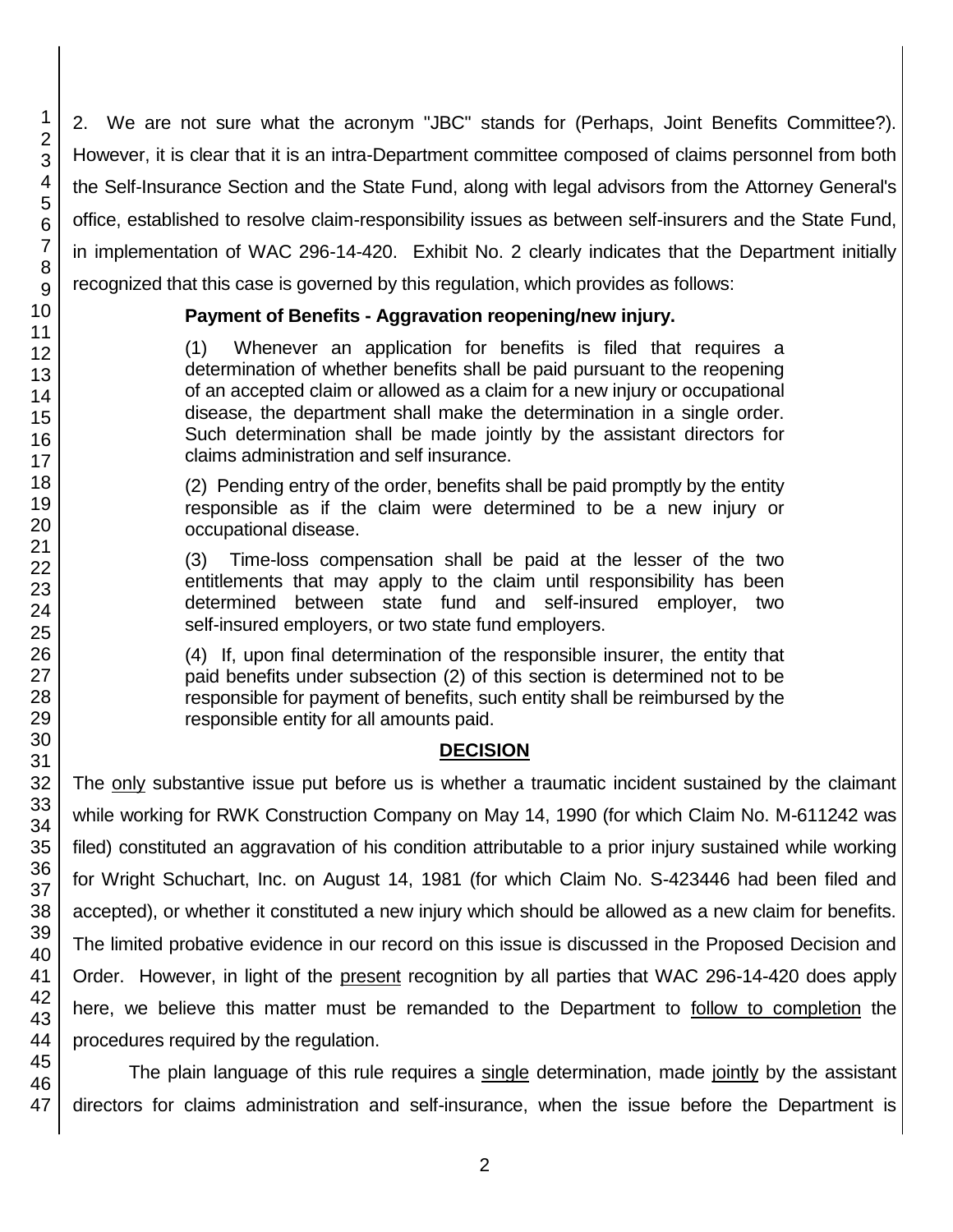whether a claim should be allowed as a new industrial injury or as an aggravation of a condition under a previously accepted claim. We disagree with our industrial appeals judge's statement that the employer's contention that the Department had failed to abide by its own regulation was abandoned because no evidence was presented to show that such joint determination had not been made. Even without Exhibit No. 2, the terms of the Department's May 3, 1991 order lead to the inescapable conclusion that it was not in fact a determination made jointly by the two designated officials. The order was issued solely by the Department's Self-Insurance section. As such, it is deficient on its face as a "jointly" made order. When this deficiency is considered in combination with Exhibit No. 2, there is absolutely no doubt. The minutes of the March 14, 1991 JBC meeting clearly indicate that no determination was reached at the meeting on the "aggravation vs. new injury" issue, either by the two designated assistant directors, or even jointly by two committee members, one a State Fund claims manager, and one a self-insurance claims manager (assuming, for purpose of our discussion here, that there can be delegation of this decision-making authority from the two assistant directors to others on their respective claims adjudication staffs). There was simply a statement that there would be "follow-up with Fred Weisdepp", a self-insurance claims manager, and that the Self-Insurance section would need to further investigate the matter, including having an independent medical examination (IME) performed. The meeting minutes concluded that "If it is decided that this claim belongs to Self-Insurance, it was suggested that the State Fund claim be consolidated into the self-insured claim." The Self-Insurance section did obtain the medical examination, by Dr. William Furrer, Jr., on April 4, 1991. Based thereon, the order of May 3, 1991 was entered. As previously noted, this was an order entered solely by the Self-Insurance section. It was not a determination made jointly by the assistant directors for Self-Insurance and for State Fund claims administration, nor was it a determination made jointly by delegated representatives of both those two officials.

Furthermore, and quite importantly, the record shows that, pursuant to subsection (2) of WAC 296-14-420, the claimant had received payment for medical treatment and time-loss compensation from the State Fund, under Claim No. M-611242. Payment of those benefits were stopped in April of 1991, when the IME report was received and the May 3, 1991 order was entered "consolidating" Claim No. M-611242 into previously existing Claim No. S-423446 as an "aggravation" thereof. This is an incorrect and incomplete administrative result under the terms and clear intent of WAC 296-14-420.

If the Department's order was (1) a jointly-entered determination (which it was not), and (2) if it had become final (which it did not, in view of the self-insured employer's appeal therefrom), then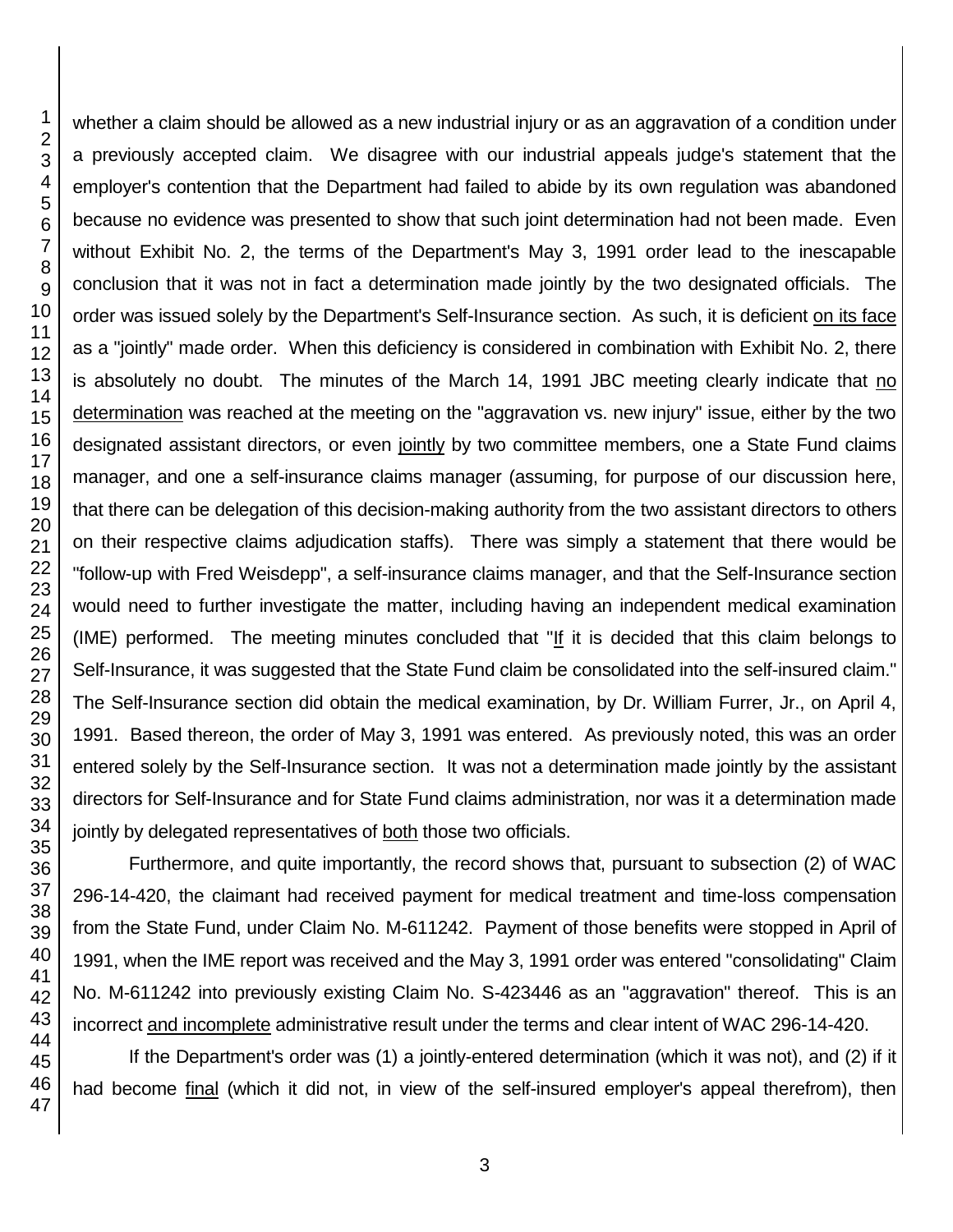subsection (4) of the rule would apply, and the State Fund would be entitled to reimbursement for all amounts it had paid prior to the "final determination of the responsible insurer" -- and of course the self-insurer would be responsible for any further benefits payable thereafter.

However, since the Department's order did not and has not yet become final, the State Fund should continue to pay, under subsection (2), further benefits as may be indicated until "final" determination of the responsible insurer is made. This is the obvious intent and meaning of the entire WAC rule, namely, that the injured worker should not have proper allowable benefits delayed just because two potential insurers are administratively disputing and/or litigating which of them should be ultimately held responsible.

We also note another important shortcoming in the Department's handling of the issues involved under WAC 296-14-420. Neither its order of May 3, 1991, nor its affirmance order of June 27, 1991, gave any notice to the state-fund insured employer, RWK Construction Company, of its adjudicative action. Consequently, that employer did not receive any notice of the self-insured employer's appeal seeking to establish RWK's responsibility for claimant's new injury of May 4, 1990, or of any proceedings held on the appeal. Since the purpose of the WAC is to make a final determination of which of two potential employer/insurers is to be held responsible for a claim, fundamental fairness and due process obviously require notice and opportunity to be heard to both employers.

Finally, the claimant has moved this Board for an order requiring resumption of time-loss compensation payments to the claimant, citing subsection (2) of WAC 296-14-420. This motion is not well taken at this time. First, there is no jurisdiction in this appellate tribunal to determinate claimant's entitlement to such compensation for periods after the Department's order from which appeal was taken. Secondly, the claimant did receive time-loss compensation until some time in April of 1991, and there is absolutely no medical evidence in this record that he was temporarily totally disabled at any time thereafter, whether due to his injury of August 14, 1981, his alleged injury of May 4, 1990, or any other cause. Investigation of this issue, and payment for such periods as he may be found to be entitled, must properly be decided by the Department on remand from this Board.

After consideration of the Proposed Decision and Order, the Petition for Review filed thereto, and a careful review of the entire record before us, we make the following.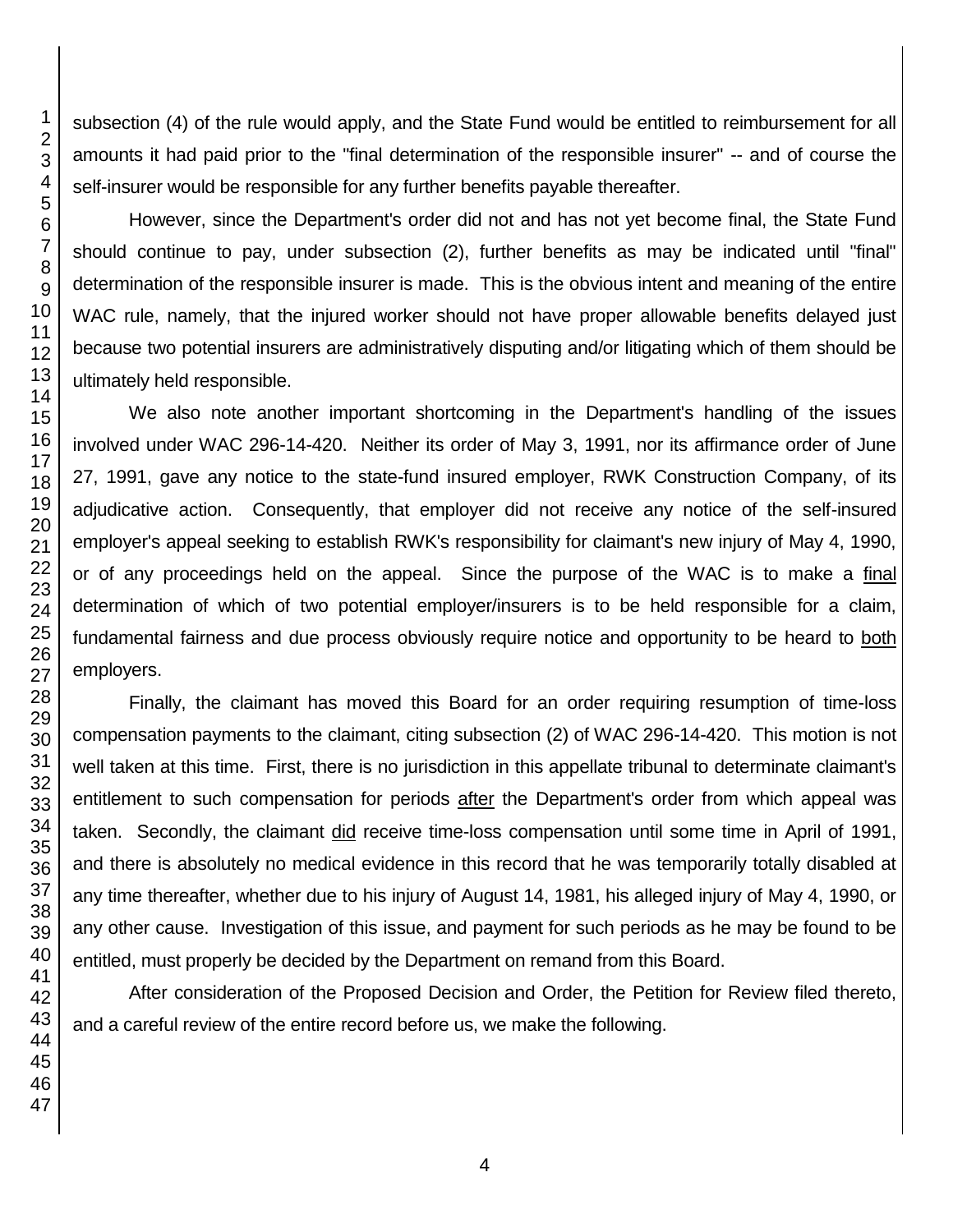#### **FINDINGS OF FACT**

1. On September 15, 1981 an application for benefits was received by the Department of Labor and Industries from the claimant alleging an industrial injury on August 14, 1981 while in the course of employment with the self-insured employer, Wright Schuchart, Inc. The claim was assigned No. S-423446.

On April 29, 1982 the Department issued an order closing the claim with time-loss compensation as paid to October 11, 1981 and no award for permanent partial disability.

On March 13, 1986 an application to reopen the claim on the ground of aggravation was received by the Department from the claimant.

On September 25, 1986 the Department issued an order reopening the claim effective February 26, 1986 for authorized treatment and action as indicated.

On November 21, 1986 the Department issued an order holding the order dated September 25, 1986 in abeyance.

On May 18, 1987 the Department issued an order reaffirming the provisions of the Department order dated September 25, 1986 and further closing the claim without permanent partial disability award.

On May 27, 1987 a protest on behalf of the claimant was received by the Department.

On June 8, 1987 the Department issued an order holding the May 18, 1987 order in abeyance.

On July 6, 1987 the Department issued an order setting aside and holding for naught the Department order dated May 18, 1987 and closed the claim with time-loss compensation from September 8, 1986 to January 23, 1987 and no permanent partial disability award.

On August 26, 1987 a notice of appeal from the claimant was received by the Board of Industrial Insurance Appeals. Thereafter, the Board issued an order granting the appeal.

On November 8, 1988 a Proposed Decision and Order was issued which affirmed the provisions of the July 6, 1987 Department order.

On March 7, 1989 the Board issued an order affirming the Department order dated July 6, 1987.

On March 29, 1989 a notice of appeal from the Board's order dated March 7, 1989 was filed in Superior Court.

On August 31, 1990 a Superior Court judgment was entered setting aside and holding for naught the Department order dated July 6, 1987 and ordering the claim be reopened for authorized treatment and action as indicated.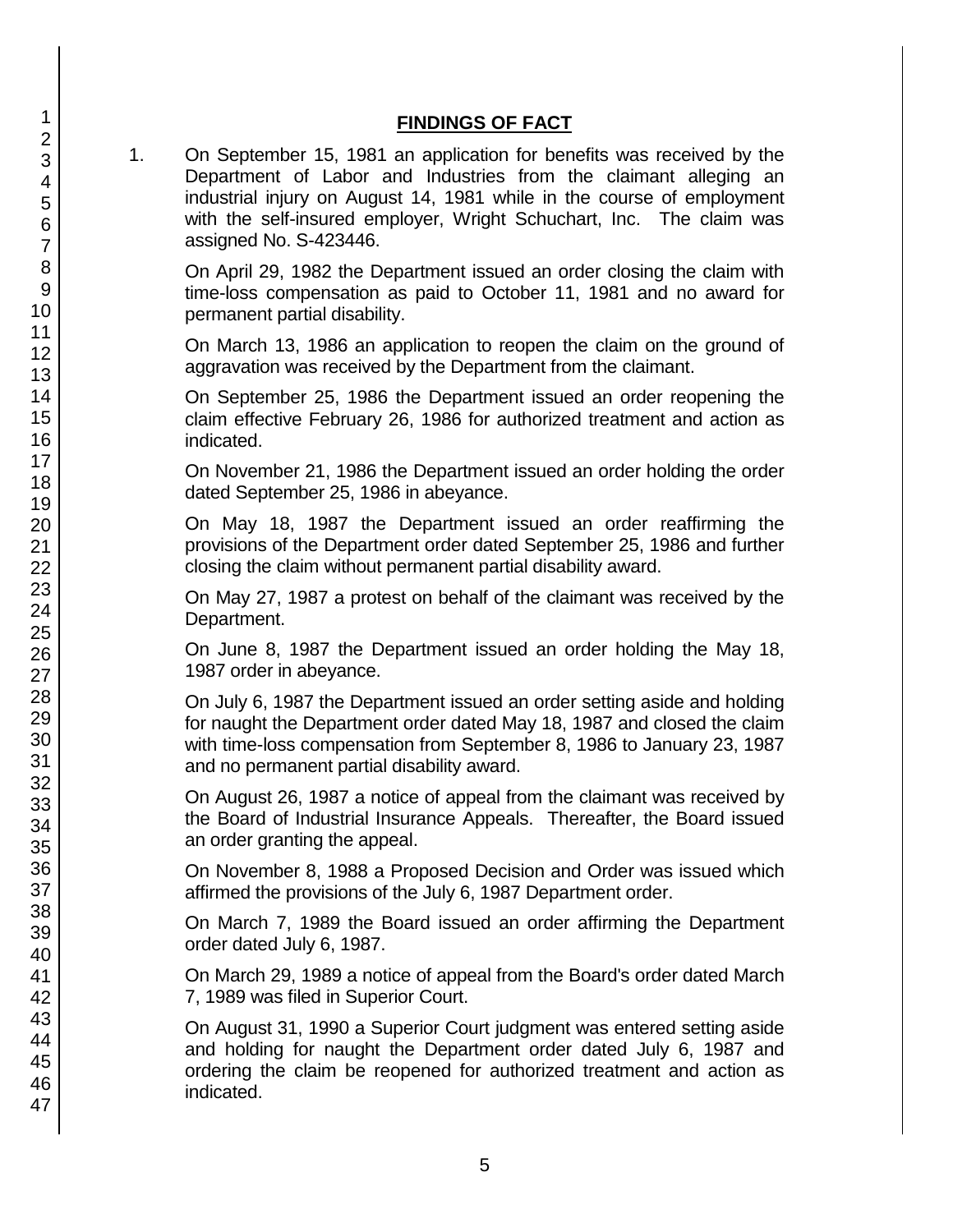On January 11, 1991 the Department issued an order setting aside and holding for naught the Department order dated July 6, 1987 and ordering the claim remain open for authorized treatment and action as indicated.

On May 3, 1991 the Department issued an order which stated as follows:

Claim number M 611242 was filed for an injury occurring on 05-04-90. Medical evidence indicates this injury is an aggravation of the injury covered by claim number S 423446. Labor and Industries is consolidating these claims. All further correspondence concerning this claim should be under claim number S 423446.

On May 20, 1991 a protest from the employer, Wright Schuchart, Inc., was received by the Department.

On June 27, 1991 the Department issued an order which affirmed the provisions of the May 3, 1991 order.

On July 29, 1991 a notice of appeal from the self-insured employer was received by the Board.

On August 26, 1991 the Board issued an order granting the appeal and assigning Docket No. 91 4040.

- 2. On August 14, 1981 the claimant sustained an industrial injury to his back while in the course of employment with the self-insured employer, Wright Schuchart, Inc., when he was lifting a steel block.
- 3. As a proximate result of the 1981 industrial injury the claimant sustained a condition diagnosed as a lumbosacral strain.
- 4. On May 4, 1990 while in the course of his employment with RWK Construction, the claimant allegedly sustained an injury to his back when he was lifting racks. He filed a State Fund claim with the Department, which was assigned No. M-611242.
- 5. Section 420 of Washington Administrative Code Chapter 296-14 requires a single determinative order to be made jointly by the assistant directors for claims administration and self-insurance within the Department of Labor and Industries, whenever an application for benefits is filed which requires a determination of whether an on-the-job incident is to be considered as an aggravation of a condition under an already accepted claim or as a claim for a new injury.
- 6. The Department order of May 3, 1991 which was affirmed by Department order dated June 27, 1991, from which this appeal was taken, was issued by a disability adjudicator in the Department's self-insurance section -- not by either or both of the assistant directors for claims administration and self-insurance.
- 7. The minutes of the joint committee meeting on March 14, 1991, concerning the determination to be made by the Department as to whether

47